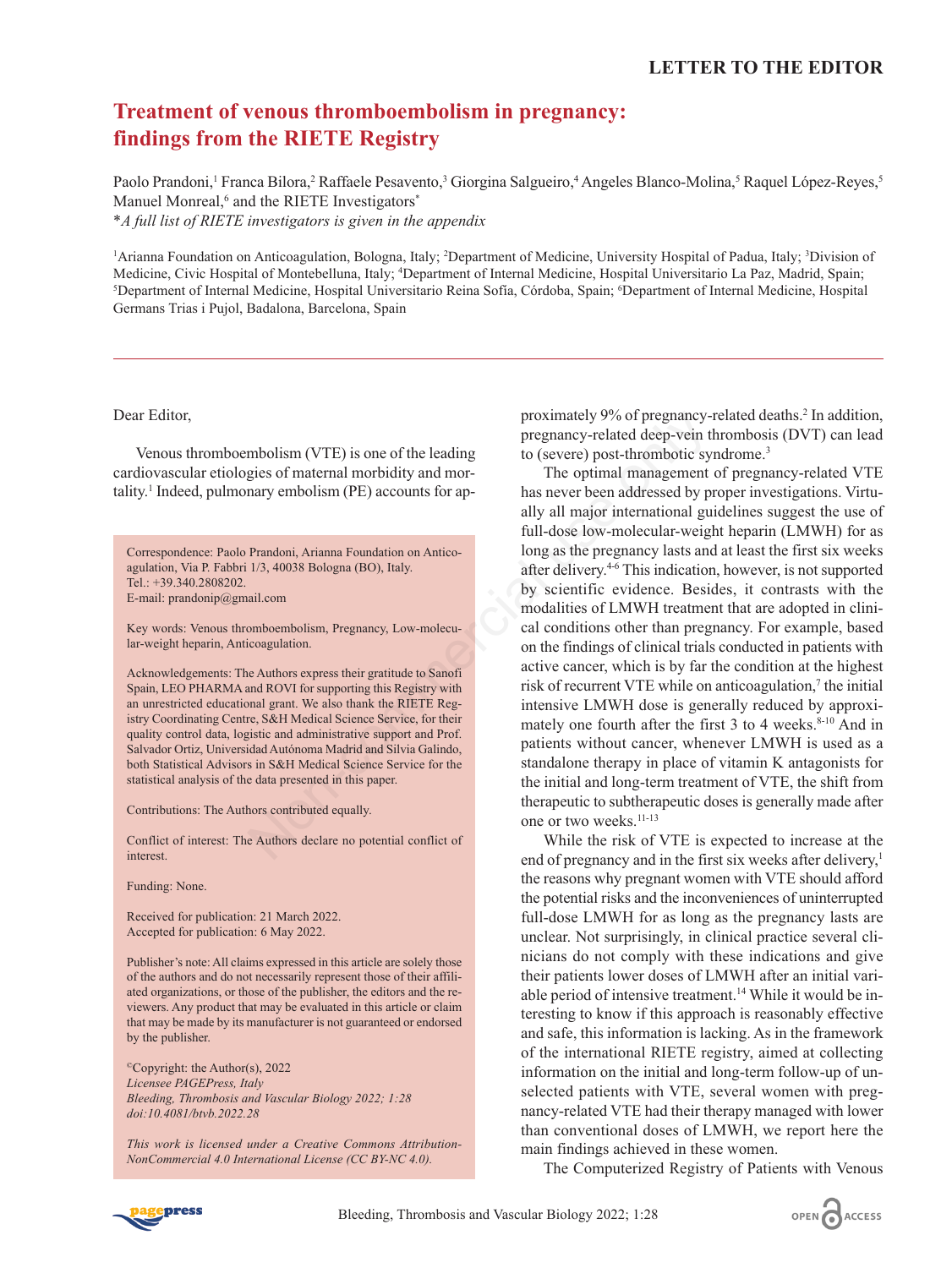Thromboembolism (RIETE, NCT: 02832245) is a large prospective registry that since 2001 has been enrolling consecutive patients, including pregnant women, with objectively confirmed VTE.<sup>15</sup> The main objective of RIETE is to provide information to help physicians to improve their knowledge on the natural history of thromboembolic disease, including epidemiologic, diagnostic, prophylactic and therapeutic information. Participants in the RIETE registry are requested to provide accurate information on patient's short and long-term outcome after the index event. All recurrent symptomatic VTE events are diagnosed according to objective tests and validated criteria for their interpretation. All enrollees provide written or verbal informed consent according to the local ethics protocols of enrolling centers. The institutional review board at each enrolling center approves participation in RIETE for the site investigators and allows the entry of de-identified patient information into the RIETE database.

Out of 641 patients with pregnancy-related acute VTE who visited a RIETE center between January 2001 and April 2021 and were managed with LMWH, 201 (31.4%) had the initial full dose reduced by 25 to 50% after a period ranging between one and two weeks, and were followed up for as long as antithrombotic therapy was needed, thus covering at least the first six weeks after delivery. Table 1 shows the main demographic and clinical characteristics of these women.

## **Table 1.** Main characteristics of the study patients

| <b>Features</b>                | Patients $(N=201)$<br>N. (%) |
|--------------------------------|------------------------------|
| Age, years (mean $\pm$ SD)     | 33±6                         |
| Body weight $\geq 90$ Kg       | 27(13.4)                     |
| Varicose veins                 | 44 (21.9)                    |
| Previous VTE                   | 13(6.5)                      |
| Family history of VTE          | 8(4.0)                       |
| Thrombophilia*                 | 52 (25.9)                    |
| Additional risk factors        |                              |
| Active cancer                  | 1(0.5)                       |
| Recent surgery                 | 8(4.0)                       |
| Immobilization $(\geq 4$ days) | 21(10.4)                     |
| Prolonged travel               | 3(1.5)                       |
| Type of VTE                    |                              |
| Proximal $\pm$ calf DVT        | 138 (68.7)                   |
| Isolated calf DVT              | 23(11.4)                     |
| $PE \pm DVT$                   | 40 (19.9)                    |
| Trimester of pregnancy         |                              |
| First                          | 66 (32.8)                    |
| Second                         | 44 (21.9)                    |
| Third                          | 91 (45.3)                    |

*\*Antithombin, protein C or S deficiency, factor V Leiden, prothrombin G20210A mutation, antiphospholipid antibody syndrome. SD=standard deviation; VTE=venous thromboembolism; DVT=deep-vein thrombosis; PE=pulmonary embolism.*

During the follow-up period, objectively confirmed recurrent VTE developed in two of the 201 women (1.0%): in none during 69.13 patient-years before delivery, and in two during 25.13 patient-years after delivery (a nonfatal PE and a left proximal DVT occurring after three and 10 days, respectively). Accordingly, the annual rate of VTE complications was 0.00% (95% CI: 0.00 to 0.05) and 0.08% (95% CI: 0.02 to 0.25) before and after delivery, respectively. Major bleeding complications, defined according to the ISTH classification, developed in one woman (0.5%) during the overall 94.26 patient-years of follow-up (a vaginal bleeding soon after delivery), accounting for an annual rate of 0.01% (95% CI: 0.00 to 0.06). No patient died during the follow-up period.

As far as we know, this is the first report dealing with the long-term follow-up of a considerable number of women with pregnancy-related VTE who were managed with subtherapeutic doses of LMWH following an initial short period of intensive treatment. Our findings suggest that in patients with pregnancy-related VTE, the efficacy of subtherapeutic doses of LMWH following an initial intensive treatment may not be lower than that of an uninterrupted full-dose scheme before delivery, while it is expected to decline after delivery.<sup>1</sup> Of course, our findings should be interpreted with caution, because of the uncontrolled nature of our observation and of the potential for selection bias, as the therapeutic choices were left to discretion of attending physicians. Accordingly, our findings should be intended as hypothesis generating. A randomized clinical trial addressing the comparison between uninterrupted full-dose LMWH and a more prudent anti-partum strategy in the management of VTE-related pregnancy is desirable. The institutional review board<br>
the long-term follow-up of a considerate<br>
interm (blow-up of a considerate<br>
interm follow-up of a considerate<br>
interm pregnancy-related VTE with pregnancy-related VTE with pregnancy-related

## **REFERENCES**

- 1. Bukhari S, Fatima S, Barakat AF, et al. Venous thromboembolism during pregnancy and postpartum period. Eur J Intern Med 2022;97:8-17.
- 2. Abe K, Kuklina EV, Hooper WC, Callaghan WM. Venous thromboembolism as a cause of severe maternal morbidity and mortality in the United States. Semin Perinatol 2019;43:200-4.
- 3 Wik HS, Jacobsen AF, Sandvik L, Sandset PM. Prevalence and predictors for postthrombotic syndrome 3 to 16 years after pregnancy-related venous thrombosis: a populationbased, cross-sectional, case-control study. J Thromb Haemost 2012;10:840-7.
- 4. Konstantinides SV, Meyer G, Becattini C, et al. 2019 ESC Guidelines for the diagnosis and management of acute pulmonary embolism developed in collaboration with the European Respiratory Society (ERS). Eur Heart J 2020:41:543-603.
- 5. Kakkos SK, Gohel M, Baekgaard N, et al. European Society for Vascular Surgery (ESVS) 2021 Clinical Practice Guidelines on the management of venous thrombosis. Eur J Vasc Endovasc Surg 2021;61:9-82.